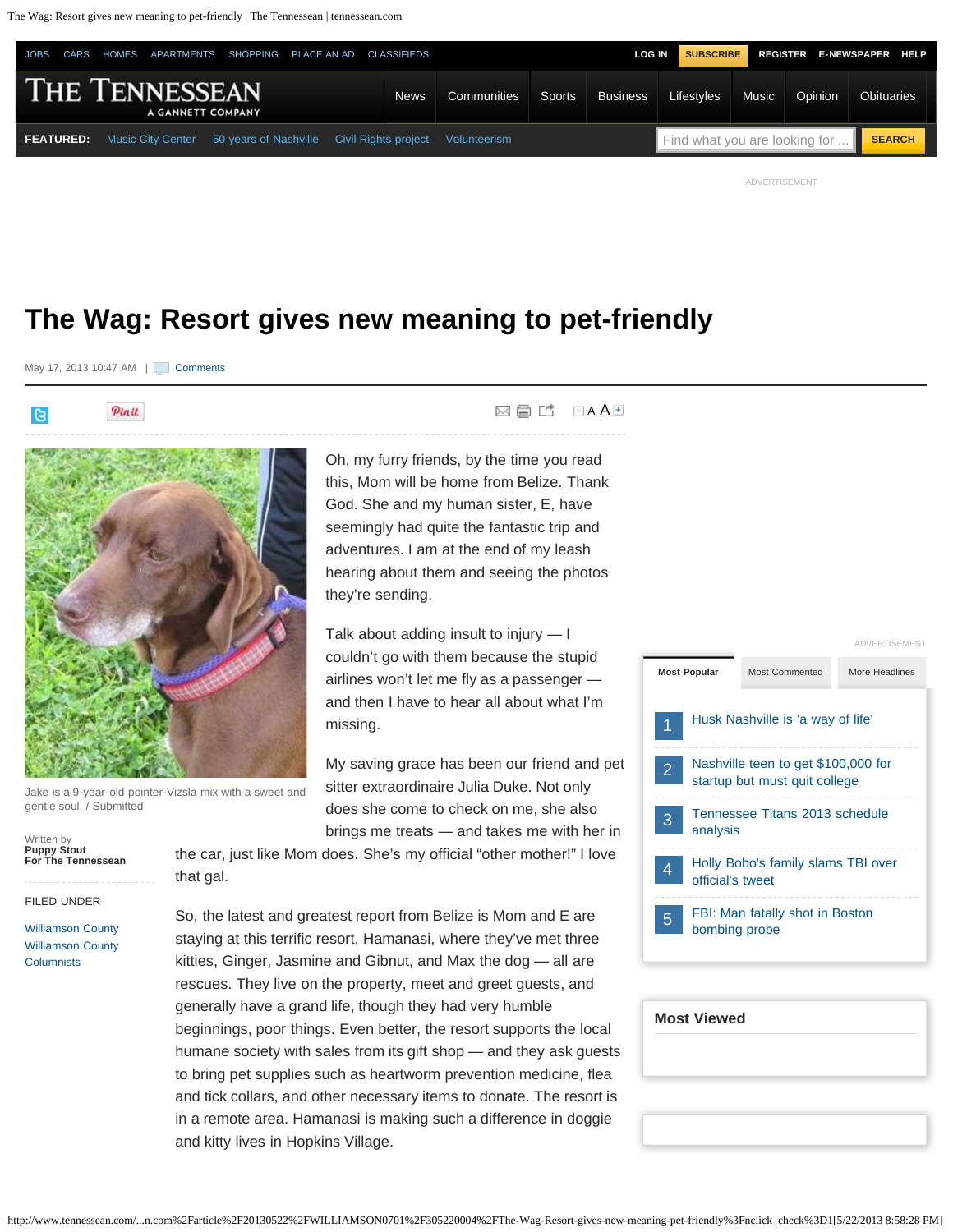Four paws up!

#### **Related Links**

- [The Wag: Dogs like to run in the jungle, too](http://www.tennessean.com/article/20130515/WILLIAMSON0701/305150005)
- **[The Wag: Modem drama leaves Mom howling mad](http://www.tennessean.com/article/20130508/WILLIAMSON0701/305080001)**
- [The Wag: Another trip for Mom, but not me](http://www.tennessean.com/article/20130501/WILLIAMSON0701/305010009)
- [The Wag: Weekend was a real bell ringer](http://www.tennessean.com/article/20130424/WILLIAMSON0701/304240006)
- [The Wag: This fish certainly did not get away](http://www.tennessean.com/article/20130417/WILLIAMSON0701/304170001)

### **Room for a handsome guy?**

Jake, a handsome 9-year-old pointer-Vizsla mix with a gentle soul, is waiting at Williamson County Animal Control and Adoption Center to go home with his forever family.

He has a gorgeous chocolate brown coat, and the gray around his muzzle gives him

such a distinguished look. He enjoys being close by your side on daily walks and is a well-mannered companion — and he's housebroken, too.

Jake is heartworm positive and will be treated by the shelter after he is adopted.

#### **Lacey also needs a home**

The following is an email I received from some furry friends in Brentwood:

"Our human neighbor in Meadowlake subdivision in Brentwood, Ame, received devastating news that she has developed serious allergies to cats, so she needs to find a new home for our neighbor cat, who is a 3½-year-old Tabby named Lacey.

"Lacey is fully vetted (spayed) but not de-clawed. She is an inside cat who is litter-box trained. She is very sweet, loving and current on vaccinations.

"So far, we have not had any luck getting her into any local no-kill shelters or foster programs.

"If anyone is interested in meeting Lacey, please contact our human parents at [whitemw@aol.com](mailto:whitemw@aol.com) or Ms. Ame at [a.sat@comcast.net.](mailto:a.sat@comcast.net)

"Thanks!

"The Dogs: Shelby, Haywood & Chloe

"The Cats: Kebe, Mallory & Lakota"

Let's find this kitty a home, stat.

Wags and woofs,

Pup

**Have your people contact my people at [vicki.stout@comcast.net.](mailto:vicki.stout@comcast.net)**

http://www.tennessean.com/...n.com%2Farticle%2F20130522%2FWILLIAMSON0701%2F305220004%2FThe-Wag-Resort-gives-new-meaning-pet-friendly%3Fnclick\_check%3D1[5/22/2013 8:58:28 PM]